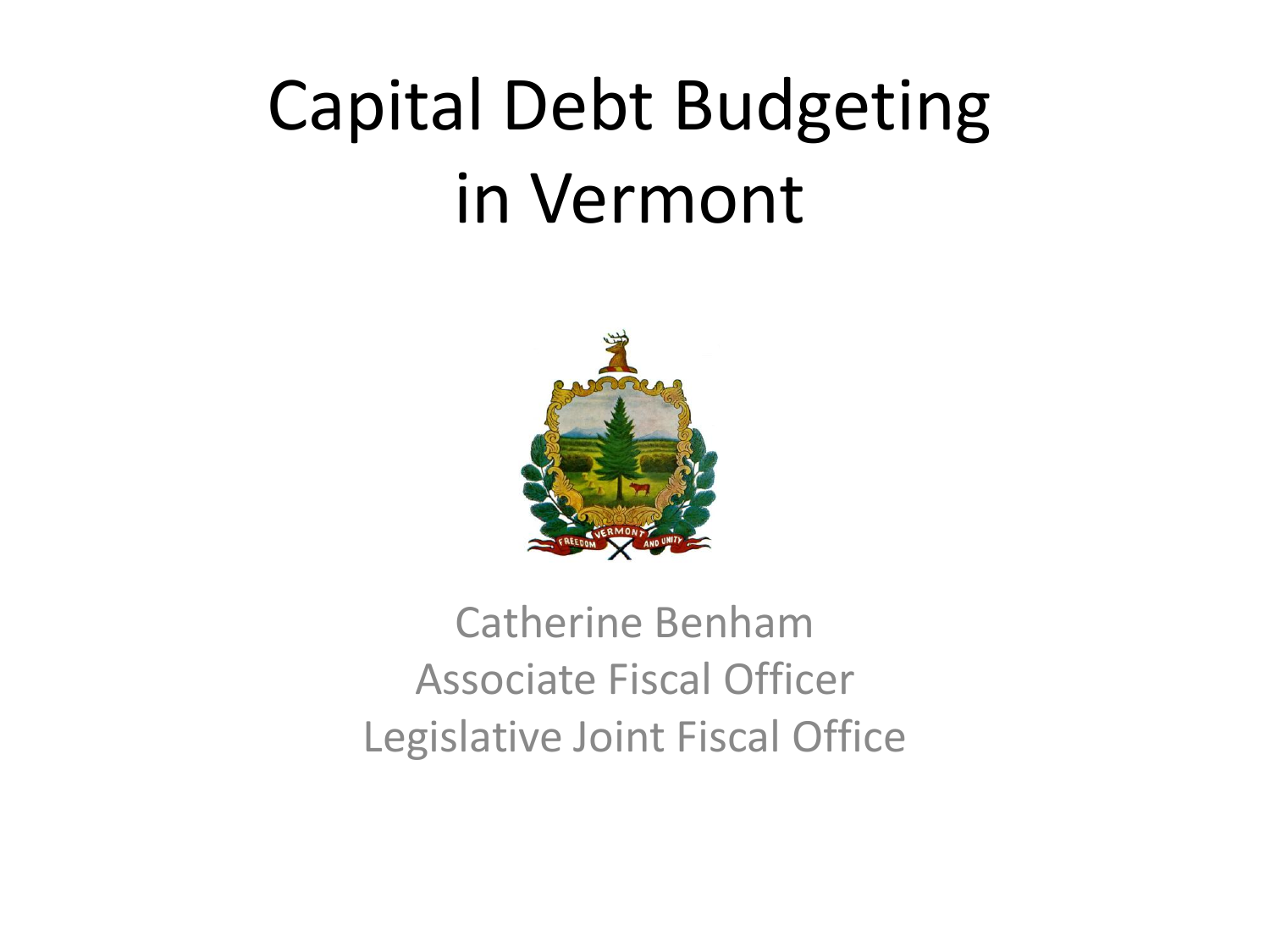### History of debt

**Captal Debt Authorized** 

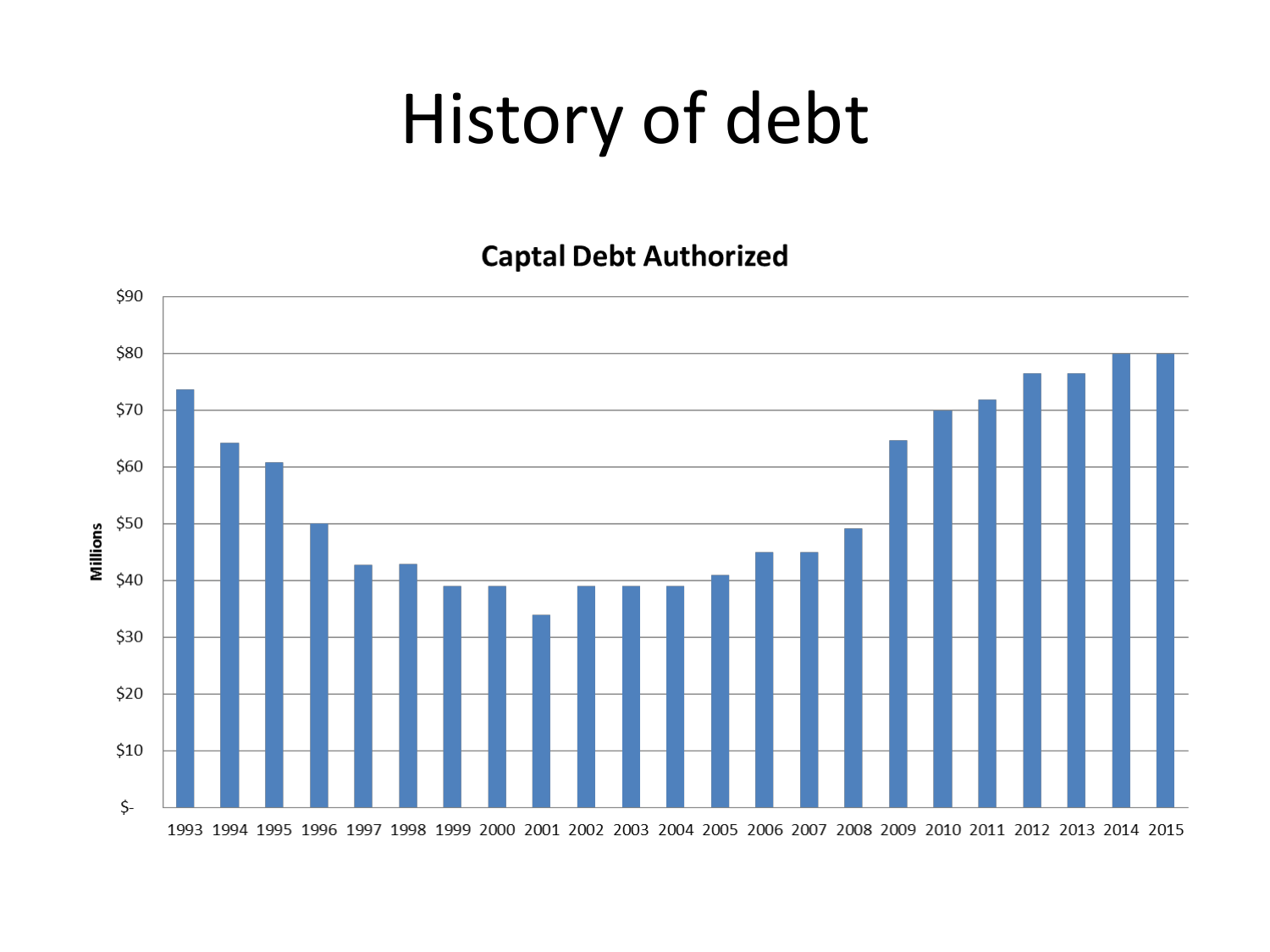#### **Credit Rating History - Vermont**

#### **MOODY'S INVESTORS SERVICE**

| <b>RATING ACTION</b> | <b>DATE</b> |
|----------------------|-------------|
| Ааа                  | 1971        |
| Аа                   | 9/20/72     |
| Aa2*                 | 10/20/97    |
| Aa1                  | 9/29/99     |
|                      | 2/05/07     |

\* In 1997, Moody's began refining ratings with numerical modifiers. The shift to the "Aa2" rating was part of this process.

#### **FITCH RATINGS**

| RATING ACTION | <b>DATE</b> |
|---------------|-------------|
| AА            | 8/18/92     |
|               | 10/25/99    |
| $AAA*$        | 4/5/10      |

\* Resulted from Fitch's "recalibration" of public sector credit ratings.

#### **STANDARD & POOR'S**

| <b>RATING ACTION</b>      | <b>DATE</b> |
|---------------------------|-------------|
| AAA                       | 10/2/63     |
| Rating withdrawn          | 3/23/71     |
| AA                        | 2/28/73     |
| Rating withdrawn          | 10/16/73    |
| AA                        | 4/25/86     |
| AA-                       | 6/10/91     |
| AΑ                        | 10/14/98    |
| $AA+$                     | 9/11/00     |
| AA+ with Positive Outlook | 9/18/12     |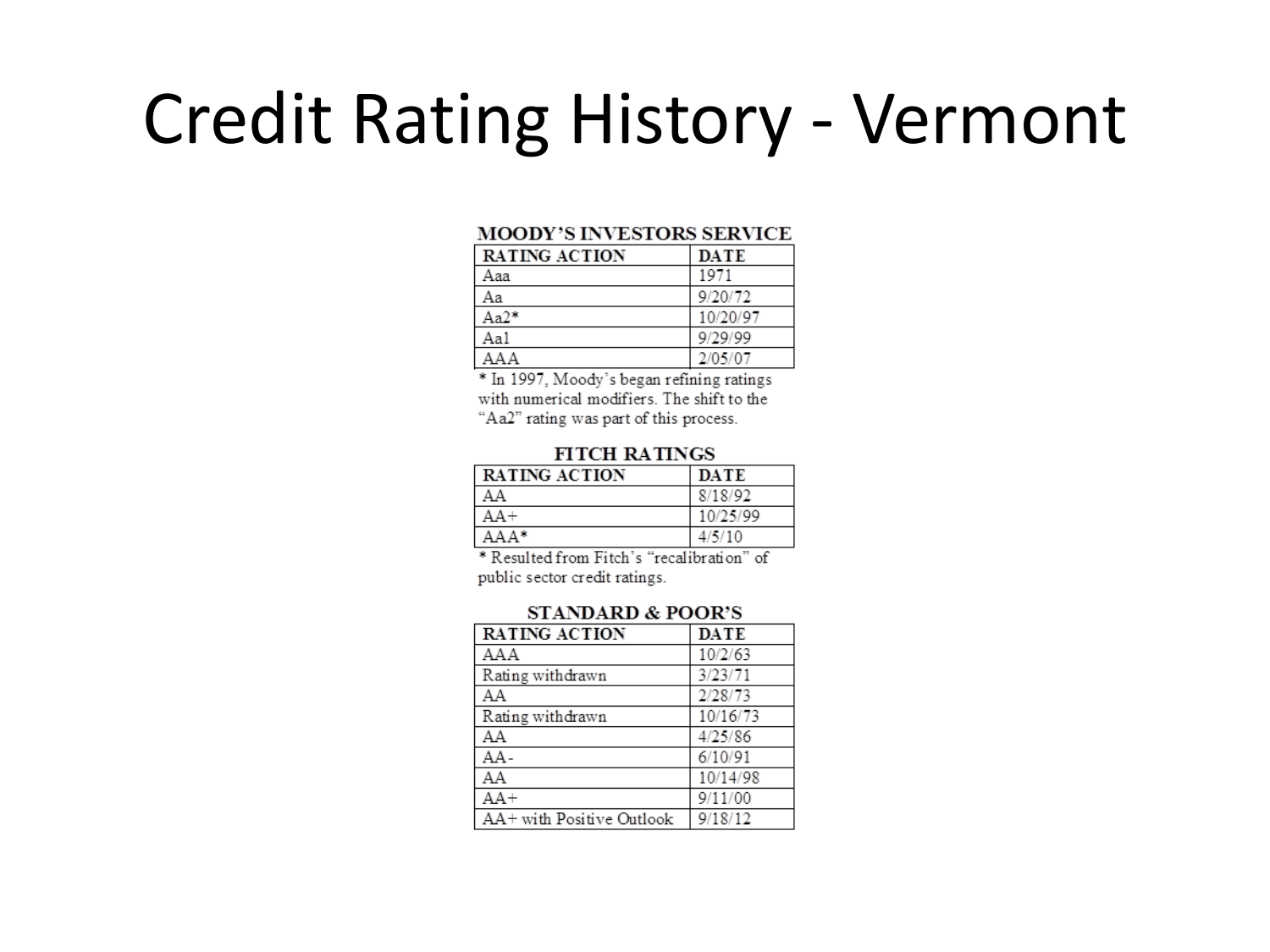Capital Debt Affordability Advisory Committee (CDAAC)

- 32 V.S.A. § 1001
- Recommends the limit for net state taxsupported
- Created in 1989
- 2004 started following a series of debt guidelines comparing VT to other AAA states
- Now VT has AAA from Moody's and Fitch, AA+ positive from S&P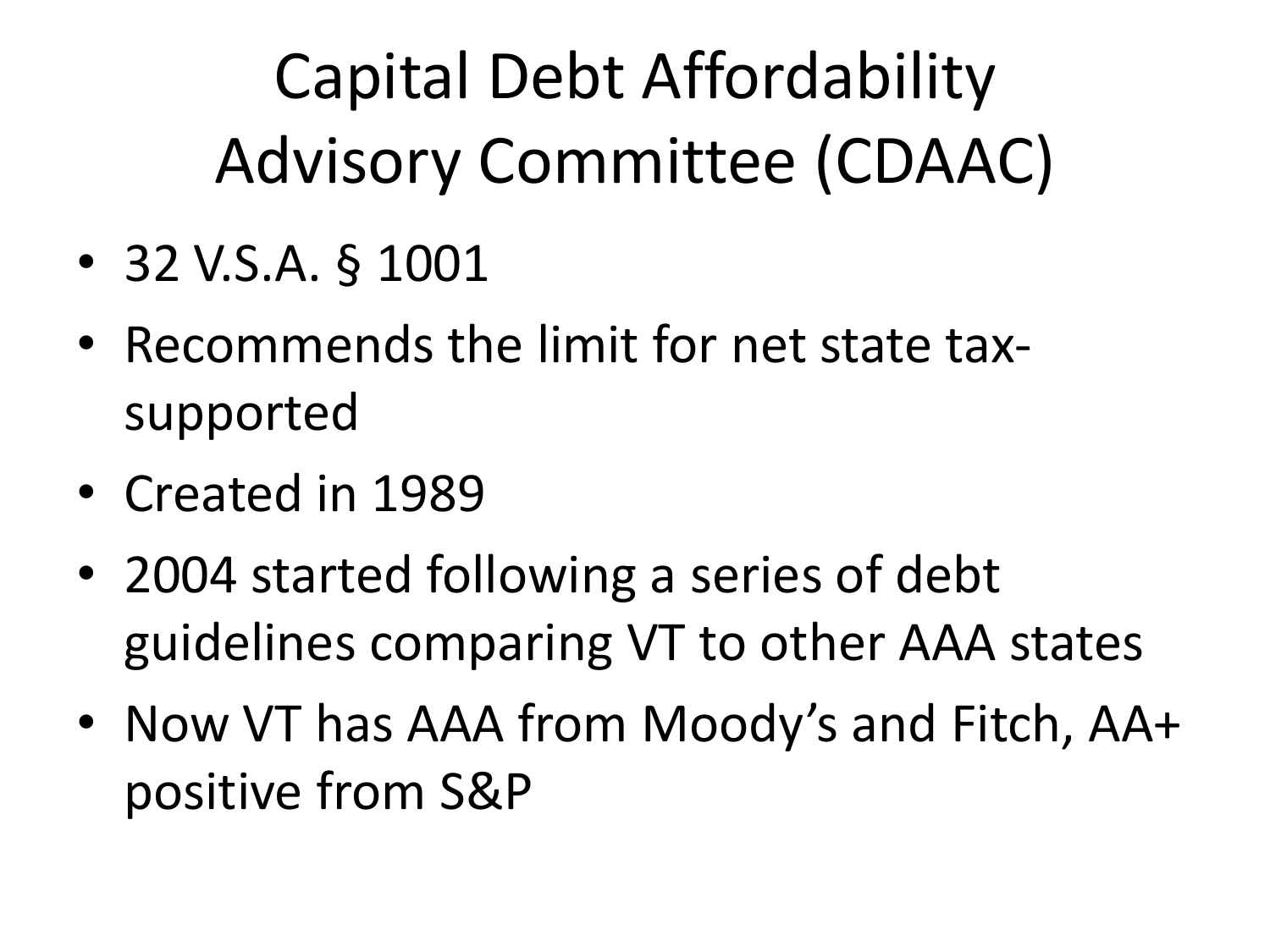# CDAAC (cont.)

- Review the size and affordability of the state tax- supported general obligation debt
- Recommend maximum amount of new longterm general obligation debt that prudently may be authorized for the next fiscal year
- CDAAC recommendation has been adopted by the Governor and Legislature
- Review bonds, notes and other obligations of instrumentalities of the state for which the state has a contingent or limited liability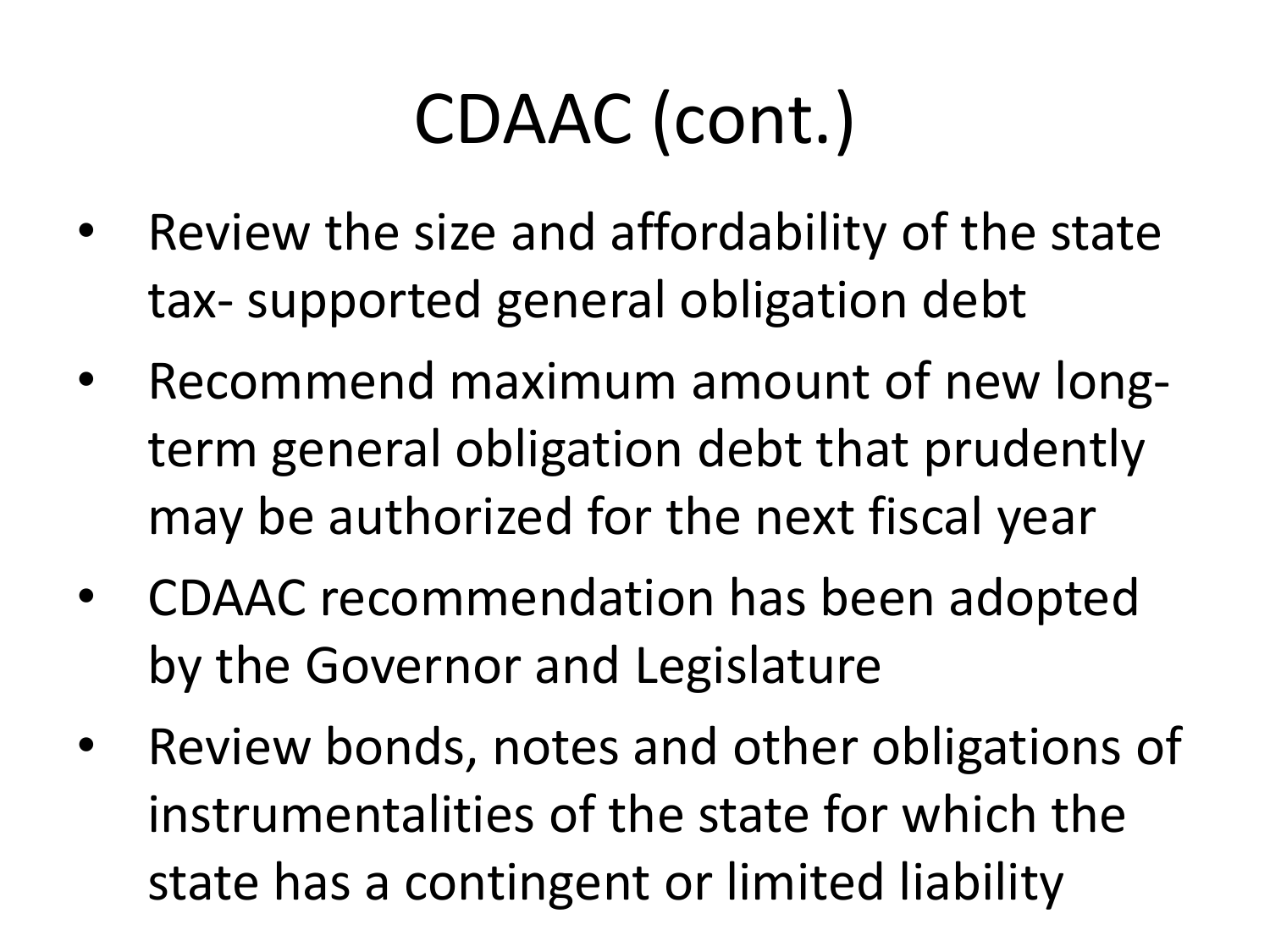### CDAAC Members

- 5 voting members
	- Treasurer
	- Sec of administration
	- Representative of municipal bond bank
	- 2 individuals with experience and not employed by state government
- Auditor is a non-voting member
- Legislative staff are invited for "purpose of fostering a mutual understanding .. on the appropriate statistics to be used…."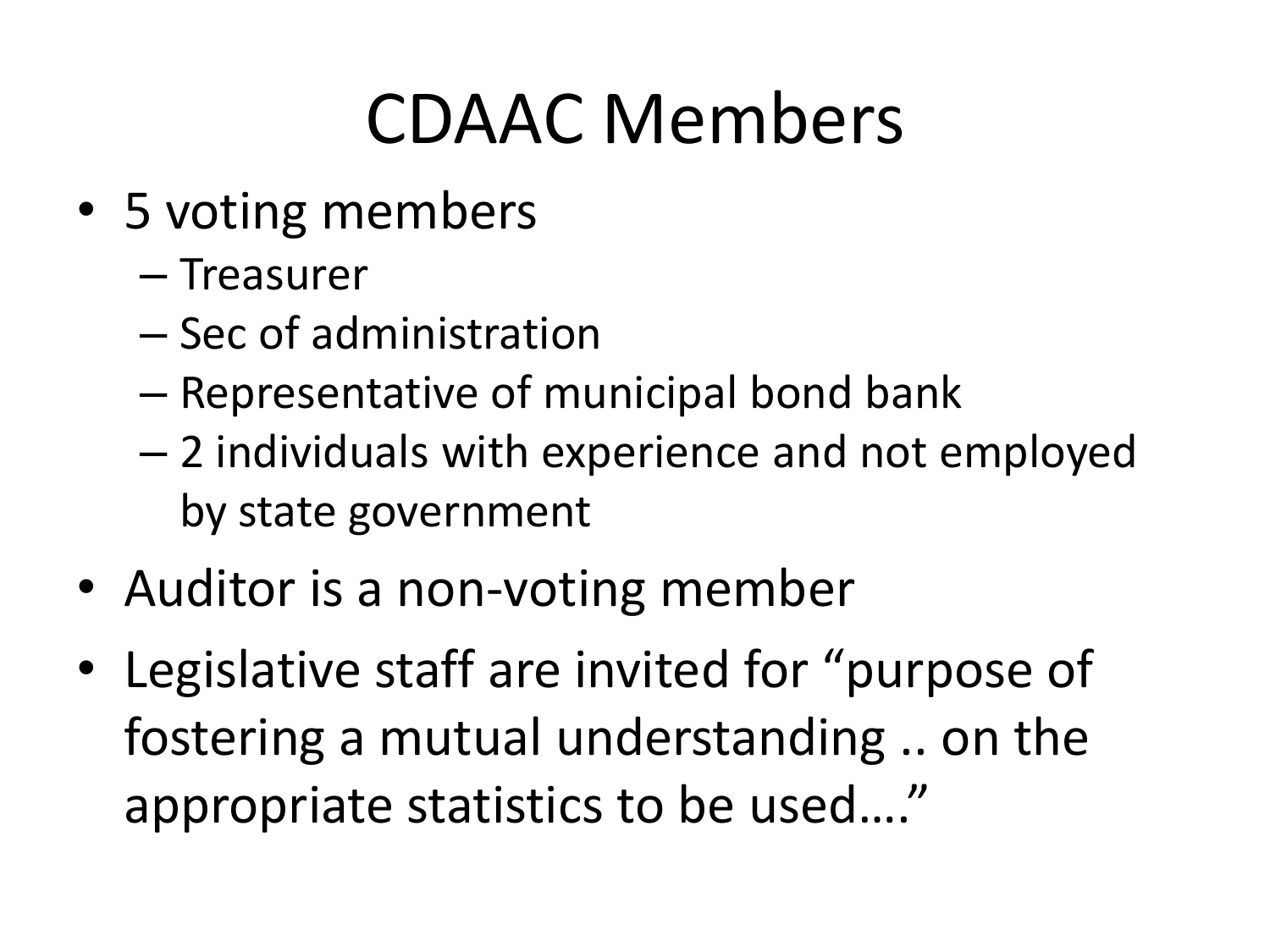### Two Year Recommendation

- Moved from annual to 2-year recommendation
- Goal: better manage large projects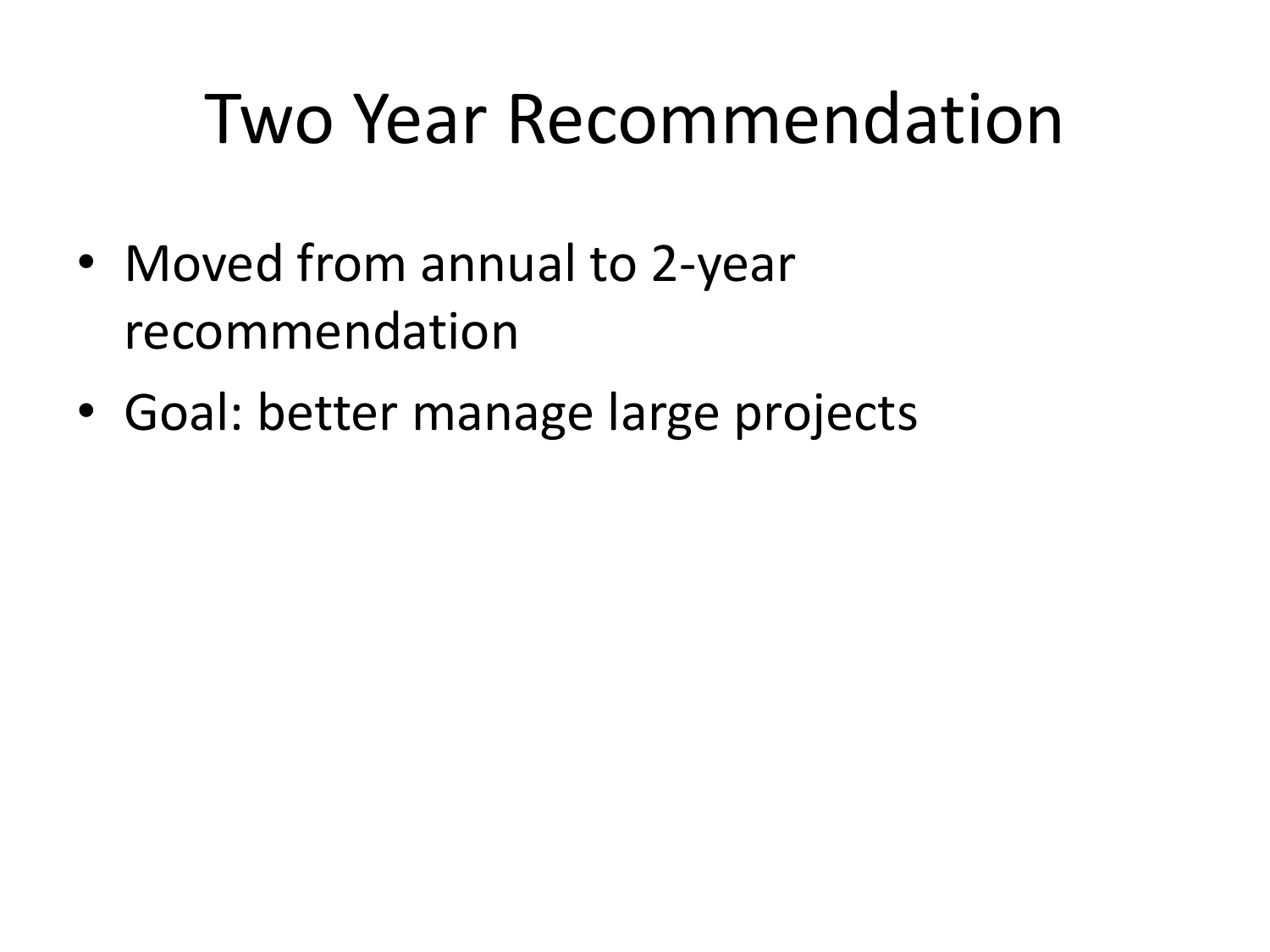# Major Issues: 1. Comparison to Other States

- CDAAC compares VT to other states.
- As other states reducing debt per capita, if VT maintains same level of debt, VT looks relatively worse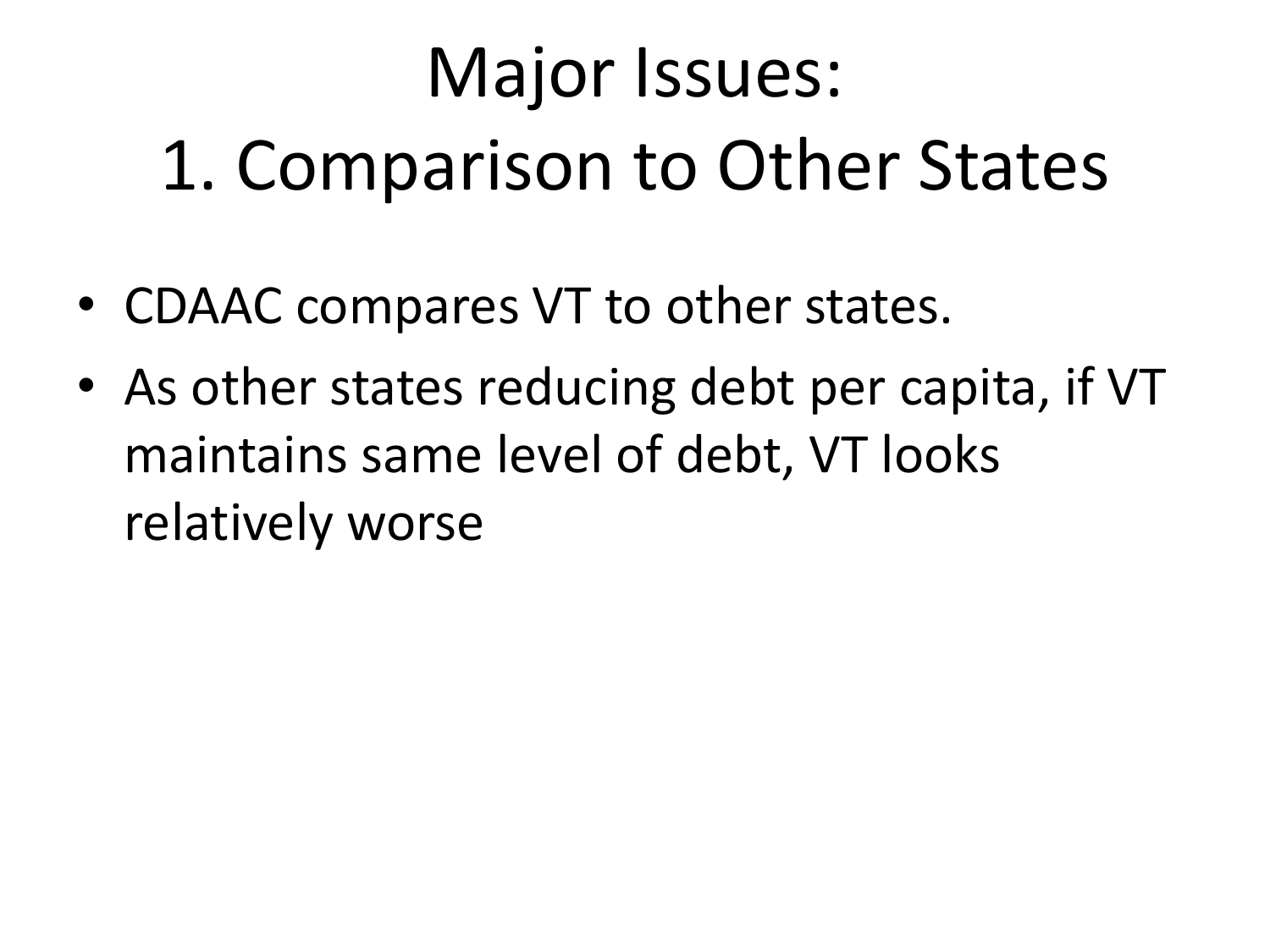# Major Issues: 2. Who Controls?

- legislative concern about who controls debt setting priorities,
- auditors issues what is debt supposed to do?
- Concerns about old infrastructure and boosting economy
- Goal
	- maintain AAA rating
	- Rebuild infrastructure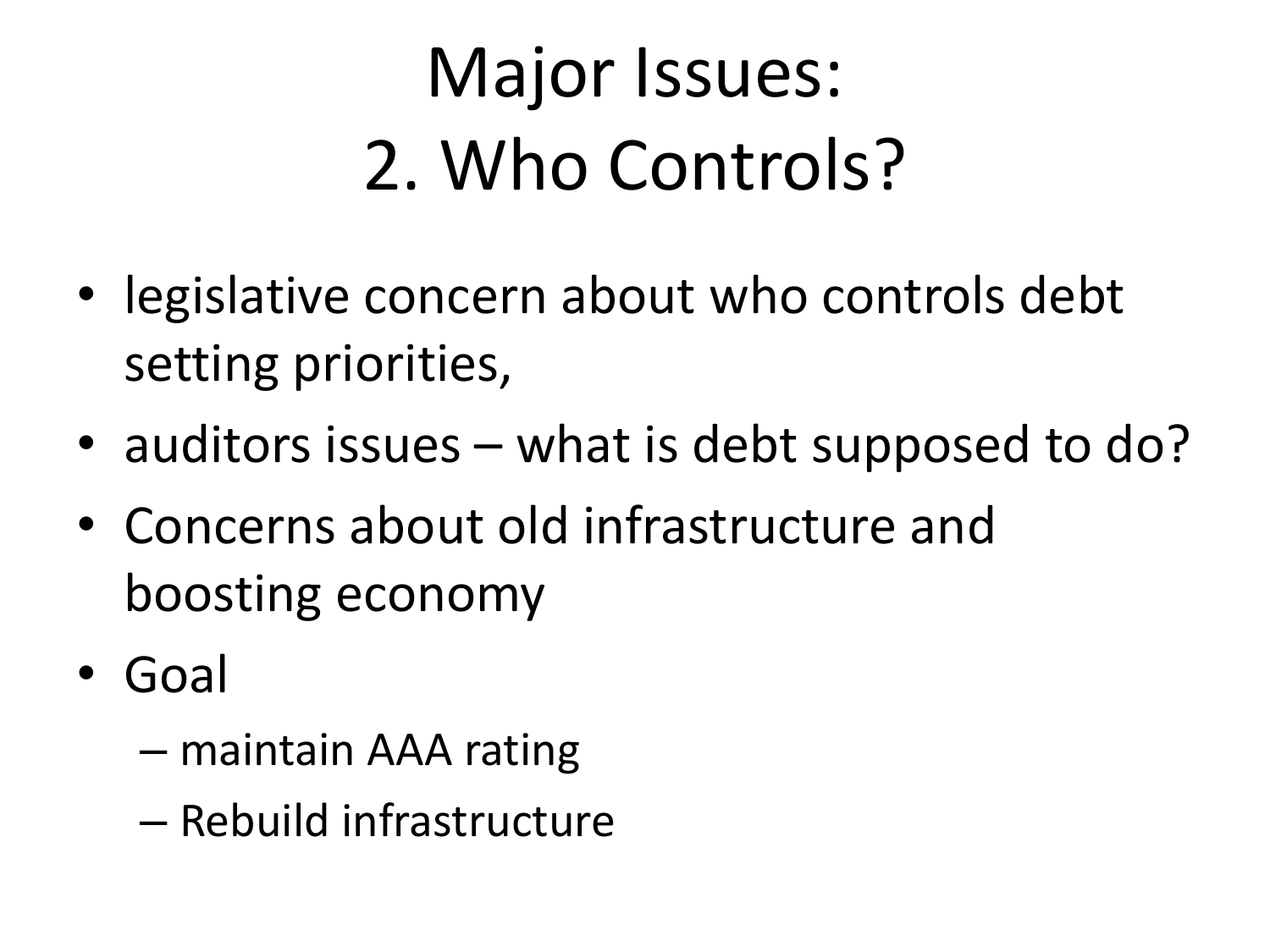#### Issues

#### 3. What is a capital expense

- Engineering costs
	- Capital or general expense?
	- Historically have moved it back and forth depending on availability of funds
	- Current proposal is to follow accounting practice and allow directly related expenses
- Information Technology (IT)
	- Currently trying to figure out how to fund IT
	- Historically funded with both general and capital funds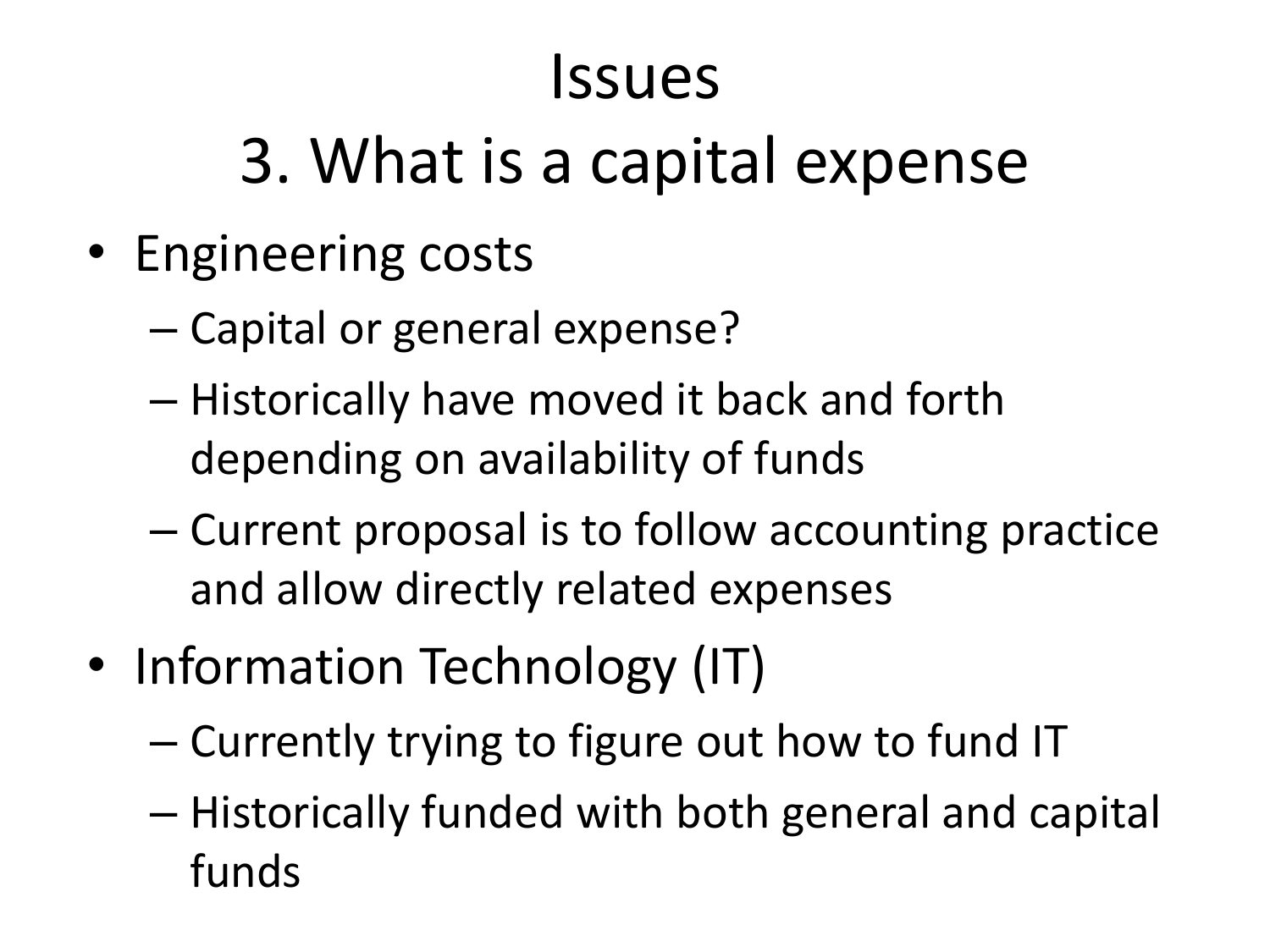### General

- No constitutional requirement for a balanced budget, but it is done
- VT is small and does not have growth like other states, so has to focus on management
- VT manages fiscal issues carefully
	- Yankee frugality: will turn a penny into copper wire